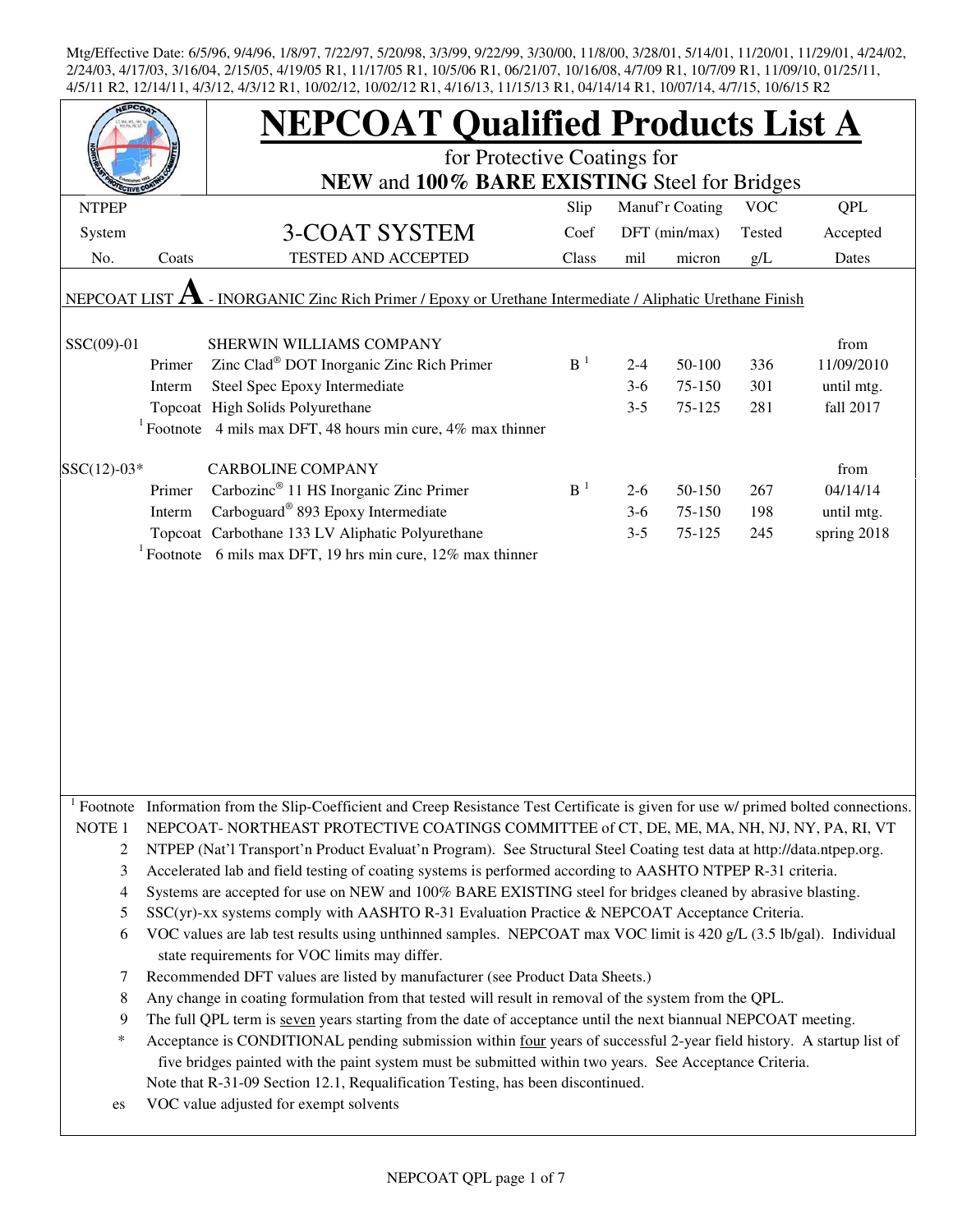|                     |        | <b>NEPCOAT Qualified Products List B</b>                                                                                                                            |        |         |                 |            |             |  |  |
|---------------------|--------|---------------------------------------------------------------------------------------------------------------------------------------------------------------------|--------|---------|-----------------|------------|-------------|--|--|
|                     |        | for Protective Coatings for                                                                                                                                         |        |         |                 |            |             |  |  |
|                     |        | NEW and 100% BARE EXISTING Steel for Bridges                                                                                                                        |        |         |                 |            |             |  |  |
| <b>NTPEP</b>        |        |                                                                                                                                                                     | Slip   |         | Manuf'r Coating | <b>VOC</b> | <b>QPL</b>  |  |  |
| System              |        | 3-COAT SYSTEM                                                                                                                                                       | Coef   |         | DFT (min/max)   | Tested     | Accepted    |  |  |
| No.                 | Coats  | TESTED AND ACCEPTED                                                                                                                                                 | Class  | mil     | micron          | g/L        | Dates       |  |  |
| <b>NEPCOAT LIST</b> |        | - ORGANIC Zinc Rich Primer / Epoxy or Urethane Intermediate / Aliphatic Urethane Finish                                                                             |        |         |                 |            |             |  |  |
| $SSC(10)-03$        |        | PPG/AMERON                                                                                                                                                          |        |         |                 |            | from        |  |  |
|                     | Primer | Amercoat® 68HS Zinc Rich Epoxy Primer                                                                                                                               | $B-1$  | $3 - 5$ | $75 - 125$      | 276        | 12/14/2011  |  |  |
|                     | Interm | Amercoat <sup>®</sup> 399 Fast Drying Epoxy                                                                                                                         |        | $4 - 8$ | 100-200         | 177        | until mtg.  |  |  |
|                     |        | Topcoat Amercoat® 450H Gloss Aliphatic Polyurethane                                                                                                                 |        | $2 - 5$ | 50-125          | 306        | fall 2018   |  |  |
|                     |        | <sup>1</sup> Footnote 3 mils max DFT, 7 days min cure, $3\%$ vol max thin                                                                                           |        |         |                 |            |             |  |  |
| SSC(10)-05*         |        | <b>WASSER HIGH TECH COATINGS</b>                                                                                                                                    |        |         |                 |            | from        |  |  |
|                     | Primer | MC-Zinc 100                                                                                                                                                         | Ø      | $3 - 5$ | 75-125          | 115 es     | 4/03/12     |  |  |
|                     | Interm | MC-Miomastic 100                                                                                                                                                    | no     | $3 - 5$ | 75-125          | 173 es     | until mtg.  |  |  |
|                     |        | Topcoat MC-Ferrox A 100                                                                                                                                             | report | $2 - 4$ | 50-100          | 144 es     | spring 2016 |  |  |
|                     |        | Ø Footnote No data reported.                                                                                                                                        |        |         |                 |            |             |  |  |
| $SSC(11)-01*$       |        | SHERWIN WILLIAMS COMPANY                                                                                                                                            |        |         |                 |            | from        |  |  |
|                     | Primer | Zinc Clad® III HS Organic Zinc Rich Epoxy Primer                                                                                                                    | $B-1$  | $3 - 5$ | 75-125          | 337        | 10/02/12    |  |  |
|                     | Interm | Steel Spec Epoxy Intermediate                                                                                                                                       |        | $3 - 8$ | 75-200          | 293        | until mtg.  |  |  |
|                     |        | Topcoat Hi-Solids Polyurethane                                                                                                                                      |        | $3 - 5$ | 75-125          | 288        | fall 2016   |  |  |
|                     |        | $1$ Footnote 5 mils max DFT, 7 days min cure, zero thinner                                                                                                          |        |         |                 |            |             |  |  |
| $SSC(11)-02*$       |        | <b>INTERNATIONAL PAINT INC</b>                                                                                                                                      |        |         |                 |            | from        |  |  |
|                     | Primer | Interzinc <sup>®</sup> 315B Epoxy Zinc Rich                                                                                                                         | $B^1$  | $2 - 6$ | 50-150          | 304        | 10/02/12    |  |  |
|                     | Interm | Intergard 475HS Epoxy                                                                                                                                               |        | $4 - 8$ | 100-200         | 187        | until mtg.  |  |  |
|                     |        | Topcoat Interthane <sup>®</sup> 870 UHS                                                                                                                             |        | $3 - 5$ | 75-125          | 242 es     | fall 2016   |  |  |
|                     |        | $1$ Footnote 4 mils max DFT, 48 hours min cure, zero thinner                                                                                                        |        |         |                 |            |             |  |  |
| (continues)         |        | (List B continues)                                                                                                                                                  |        |         |                 |            |             |  |  |
| Footnote            |        | Information from the Slip-Coefficient and Creep Resistance Test Certificate is given for use w/ primed bolted connections.                                          |        |         |                 |            |             |  |  |
| NOTE <sub>1</sub>   |        | NEPCOAT-NORTHEAST PROTECTIVE COATINGS COMMITTEE of CT, DE, ME, MA, NH, NJ, NY, PA, RI, VT                                                                           |        |         |                 |            |             |  |  |
| $\overline{c}$      |        | NTPEP (Nat'l Transport'n Product Evaluat'n Program). See Structural Steel Coating test data at http://data.ntpep.org.                                               |        |         |                 |            |             |  |  |
| 3                   |        | Accelerated lab and field testing of coating systems is performed according to AASHTO NTPEP R-31 criteria.                                                          |        |         |                 |            |             |  |  |
| $\overline{4}$      |        | Systems are accepted for use on NEW and 100% BARE EXISTING steel for bridges cleaned by abrasive blasting.                                                          |        |         |                 |            |             |  |  |
| $\sqrt{5}$          |        | SSC(yr)-xx systems comply with AASHTO R-31 Evaluation Practice & NEPCOAT Acceptance Criteria.                                                                       |        |         |                 |            |             |  |  |
| 6                   |        | VOC values are lab test results using unthinned samples. NEPCOAT max VOC limit is 420 g/L (3.5 lb/gal). Individual<br>state requirements for VOC limits may differ. |        |         |                 |            |             |  |  |
| $\tau$              |        | Recommended DFT values are listed by manufacturer (see Product Data Sheets.)                                                                                        |        |         |                 |            |             |  |  |
| $\,8\,$             |        | Any change in coating formulation from that tested will result in removal of the system from the QPL.                                                               |        |         |                 |            |             |  |  |
| 9                   |        | The full QPL term is seven years starting from the date of acceptance until the next biannual NEPCOAT meeting.                                                      |        |         |                 |            |             |  |  |
| $\ast$              |        | Acceptance is CONDITIONAL pending submission within four years of successful 2-year field history. A startup list of                                                |        |         |                 |            |             |  |  |
|                     |        | five bridges painted with the paint system must be submitted within two years. See Acceptance Criteria.                                                             |        |         |                 |            |             |  |  |
|                     |        | Note that R-31-09 Section 12.1, Requalification Testing, has been discontinued.                                                                                     |        |         |                 |            |             |  |  |
| es                  |        | VOC value adjusted for exempt solvents                                                                                                                              |        |         |                 |            |             |  |  |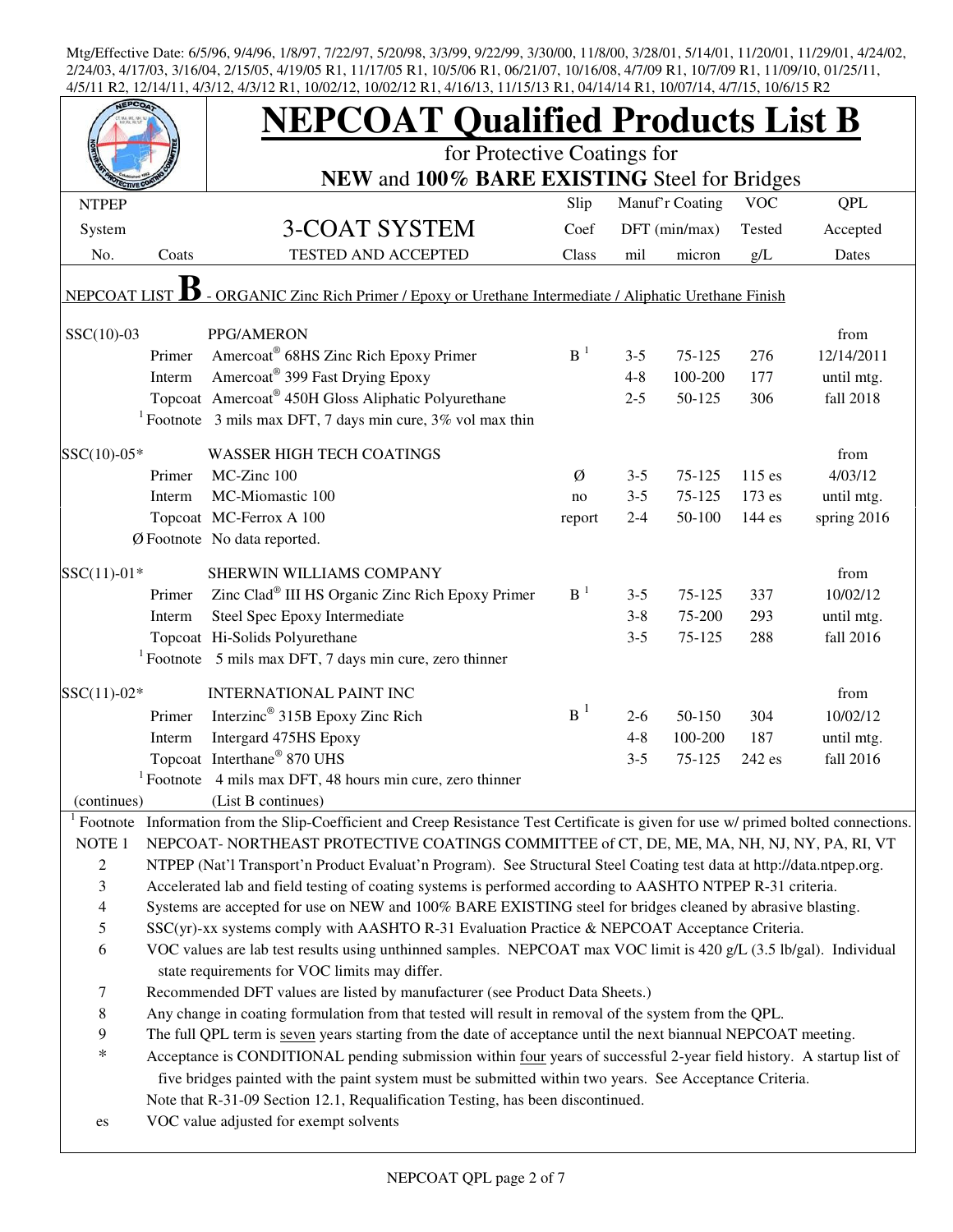|                          |        | <b>NEPCOAT Qualified Products List B</b><br>for Protective Coatings for<br>NEW and 100% BARE EXISTING Steel for Bridges                                                                                                                                                                                            |                |                 |               |        |             |  |  |  |
|--------------------------|--------|--------------------------------------------------------------------------------------------------------------------------------------------------------------------------------------------------------------------------------------------------------------------------------------------------------------------|----------------|-----------------|---------------|--------|-------------|--|--|--|
| <b>NTPEP</b>             |        |                                                                                                                                                                                                                                                                                                                    | Slip           | Manuf'r Coating | <b>VOC</b>    | QPL    |             |  |  |  |
| System                   |        | 3-COAT SYSTEM                                                                                                                                                                                                                                                                                                      | Coef           |                 | DFT (min/max) | Tested | Accepted    |  |  |  |
| No.                      | Coats  | TESTED AND ACCEPTED                                                                                                                                                                                                                                                                                                | Class          | mil             | micron        | g/L    | Dates       |  |  |  |
| NEPCOAT LIST             |        | - ORGANIC Zinc Rich Primer / Epoxy or Urethane Intermediate / Aliphatic Urethane Finish                                                                                                                                                                                                                            |                |                 |               |        |             |  |  |  |
| $SSC(04)-03$             |        | SHERWIN WILLIAMS COMPANY                                                                                                                                                                                                                                                                                           |                |                 |               |        | from        |  |  |  |
| $SSC(11)-03$ Primer      |        | Zinc Clad <sup>®</sup> III HS Organic Zinc Rich Epoxy Primer                                                                                                                                                                                                                                                       | B <sup>1</sup> | $3 - 5$         | 75-125        | 329    | 10/02/12    |  |  |  |
|                          | Interm | Macropoxy <sup>®</sup> 646 Fast Cure Epoxy                                                                                                                                                                                                                                                                         |                | $3-10$          | 75-250        | 238    | until mtg.  |  |  |  |
|                          |        | Topcoat Acrolon™ 218 HS Acrylic Polyurethane                                                                                                                                                                                                                                                                       |                | $3-6$           | 75-150        | 263    | fall 2016   |  |  |  |
|                          |        | $1$ Footnote 5 mils max DFT, 7 days min cure, zero thinner                                                                                                                                                                                                                                                         |                |                 |               |        |             |  |  |  |
| $SSC(12)-04*$            |        | <b>CARBOLINE COMPANY</b>                                                                                                                                                                                                                                                                                           |                |                 |               |        | from        |  |  |  |
|                          | Primer | Carbozinc <sup>®</sup> 859 Organic Zinc Rich Epoxy Primer                                                                                                                                                                                                                                                          | B <sup>1</sup> | $3-10$          | 75-250        | 322    | 04/14/14    |  |  |  |
|                          | Interm | Carboguard <sup>®</sup> 893 Epoxy Intermediate                                                                                                                                                                                                                                                                     |                | $3-6$           | 75-150        | 207    | until mtg.  |  |  |  |
|                          |        | Topcoat Carbothane 133 VOC Aliphatic Polyurethane                                                                                                                                                                                                                                                                  |                | $3 - 5$         | 76-127        | 185 es | spring 2018 |  |  |  |
|                          |        | <sup>1</sup> Footnote 6 mils max DFT, 4 days min cure, $10\%$ vol max thin                                                                                                                                                                                                                                         |                |                 |               |        |             |  |  |  |
|                          |        |                                                                                                                                                                                                                                                                                                                    |                |                 |               |        |             |  |  |  |
|                          |        | Footnote Information from the Slip-Coefficient and Creep Resistance Test Certificate is given for use w/ primed bolted connections.                                                                                                                                                                                |                |                 |               |        |             |  |  |  |
| NOTE <sub>1</sub>        |        | NEPCOAT-NORTHEAST PROTECTIVE COATINGS COMMITTEE of CT, DE, ME, MA, NH, NJ, NY, PA, RI, VT                                                                                                                                                                                                                          |                |                 |               |        |             |  |  |  |
| $\overline{c}$           |        | NTPEP (Nat'l Transport'n Product Evaluat'n Program). See Structural Steel Coating test data at http://data.ntpep.org.                                                                                                                                                                                              |                |                 |               |        |             |  |  |  |
| 3                        |        | Accelerated lab and field testing of coating systems is performed according to AASHTO NTPEP R-31 criteria.                                                                                                                                                                                                         |                |                 |               |        |             |  |  |  |
| $\overline{\mathcal{L}}$ |        | Systems are accepted for use on NEW and 100% BARE EXISTING steel for bridges cleaned by abrasive blasting.                                                                                                                                                                                                         |                |                 |               |        |             |  |  |  |
| 5                        |        | SSC(yr)-xx systems comply with AASHTO R-31 Evaluation Practice & NEPCOAT Acceptance Criteria.                                                                                                                                                                                                                      |                |                 |               |        |             |  |  |  |
| 6                        |        | VOC values are lab test results using unthinned samples. NEPCOAT max VOC limit is 420 g/L (3.5 lb/gal). Individual<br>state requirements for VOC limits may differ.                                                                                                                                                |                |                 |               |        |             |  |  |  |
| 7                        |        | Recommended DFT values are listed by manufacturer (see Product Data Sheets.)                                                                                                                                                                                                                                       |                |                 |               |        |             |  |  |  |
| $\,$ 8 $\,$              |        | Any change in coating formulation from that tested will result in removal of the system from the QPL.                                                                                                                                                                                                              |                |                 |               |        |             |  |  |  |
| 9                        |        | The full QPL term is seven years starting from the date of acceptance until the next biannual NEPCOAT meeting.                                                                                                                                                                                                     |                |                 |               |        |             |  |  |  |
| $\ast$                   |        | Acceptance is CONDITIONAL pending submission within four years of successful 2-year field history. A startup list of<br>five bridges painted with the paint system must be submitted within two years. See Acceptance Criteria.<br>Note that R-31-09 Section 12.1, Requalification Testing, has been discontinued. |                |                 |               |        |             |  |  |  |
| es                       |        | VOC value adjusted for exempt solvents                                                                                                                                                                                                                                                                             |                |                 |               |        |             |  |  |  |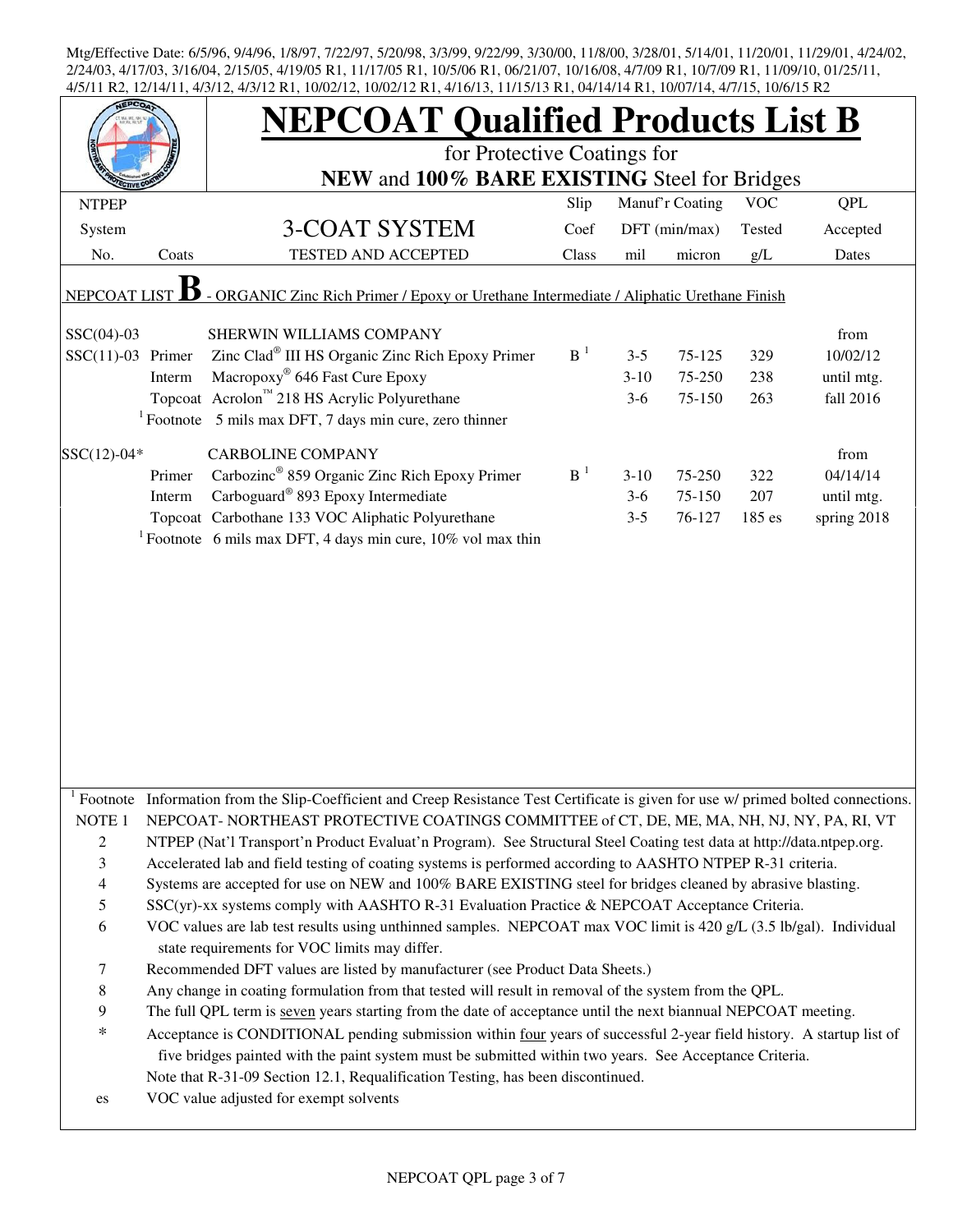|                   |        | <b>NEPCOAT Qualified Products List C</b>                                                                                                                                                                                        |       |         |                 |            |            |  |  |  |
|-------------------|--------|---------------------------------------------------------------------------------------------------------------------------------------------------------------------------------------------------------------------------------|-------|---------|-----------------|------------|------------|--|--|--|
|                   |        | for Protective Coatings for                                                                                                                                                                                                     |       |         |                 |            |            |  |  |  |
|                   |        | NEW and 100% BARE EXISTING Steel for Bridges                                                                                                                                                                                    |       |         |                 |            |            |  |  |  |
| <b>NTPEP</b>      |        |                                                                                                                                                                                                                                 | Slip  |         | Manuf'r Coating | <b>VOC</b> | <b>QPL</b> |  |  |  |
| System            |        | 2-COAT SYSTEM                                                                                                                                                                                                                   | Coef  |         | DFT (min/max)   | Tested     | Accepted   |  |  |  |
| No.               | Coats  | <b>TESTED AND ACCEPTED</b>                                                                                                                                                                                                      | Class | mil     | micron          | g/L        | Dates      |  |  |  |
| NEPCOAT LIST      |        | - ORGANIC Zinc Rich Primer / ----- / Topcoat                                                                                                                                                                                    |       |         |                 |            |            |  |  |  |
| $SSC(12)-05$      |        | SHERWIN WILLIAMS COMPANY                                                                                                                                                                                                        |       |         |                 |            | from       |  |  |  |
|                   | Primer | Zinc Clad III HS (OAP)*                                                                                                                                                                                                         | $A^1$ | $3 - 5$ | 75-125          | 309        | 11/15/13   |  |  |  |
|                   | Interm |                                                                                                                                                                                                                                 |       |         |                 |            | until mtg  |  |  |  |
|                   |        | Topcoat Envirolastic 980 PA Polyaspartic Urethane                                                                                                                                                                               |       | $6-9$   | 150-225         | 280        | fall 2017  |  |  |  |
|                   |        | Footnote 4 mils max DFT, 14 days min cure, zero thinner<br>*Optically Active Pigment                                                                                                                                            |       |         |                 |            |            |  |  |  |
|                   |        |                                                                                                                                                                                                                                 |       |         |                 |            |            |  |  |  |
|                   |        |                                                                                                                                                                                                                                 |       |         |                 |            |            |  |  |  |
|                   |        |                                                                                                                                                                                                                                 |       |         |                 |            |            |  |  |  |
|                   |        |                                                                                                                                                                                                                                 |       |         |                 |            |            |  |  |  |
|                   |        |                                                                                                                                                                                                                                 |       |         |                 |            |            |  |  |  |
|                   |        |                                                                                                                                                                                                                                 |       |         |                 |            |            |  |  |  |
|                   |        |                                                                                                                                                                                                                                 |       |         |                 |            |            |  |  |  |
|                   |        |                                                                                                                                                                                                                                 |       |         |                 |            |            |  |  |  |
|                   |        |                                                                                                                                                                                                                                 |       |         |                 |            |            |  |  |  |
|                   |        |                                                                                                                                                                                                                                 |       |         |                 |            |            |  |  |  |
|                   |        |                                                                                                                                                                                                                                 |       |         |                 |            |            |  |  |  |
|                   |        |                                                                                                                                                                                                                                 |       |         |                 |            |            |  |  |  |
|                   |        |                                                                                                                                                                                                                                 |       |         |                 |            |            |  |  |  |
|                   |        |                                                                                                                                                                                                                                 |       |         |                 |            |            |  |  |  |
|                   |        | <sup>1</sup> Footnote Information from the Slip-Coefficient and Creep Resistance Test Certificate is given for use w/ primed bolted connections.                                                                                |       |         |                 |            |            |  |  |  |
| NOTE <sub>1</sub> |        | NEPCOAT-NORTHEAST PROTECTIVE COATINGS COMMITTEE of CT, DE, ME, MA, NH, NJ, NY, PA, RI, VT                                                                                                                                       |       |         |                 |            |            |  |  |  |
| $\overline{c}$    |        | NTPEP (Nat'l Transport'n Product Evaluat'n Program). See Structural Steel Coating test data at http://data.ntpep.org.                                                                                                           |       |         |                 |            |            |  |  |  |
| 3                 |        | Accelerated lab and field testing of coating systems is performed according to AASHTO NTPEP R-31 criteria.                                                                                                                      |       |         |                 |            |            |  |  |  |
| 4                 |        | Systems are accepted for use on NEW and 100% BARE EXISTING steel for bridges cleaned by abrasive blasting.                                                                                                                      |       |         |                 |            |            |  |  |  |
| 5                 |        | SSC(yr)-xx systems comply with AASHTO R-31 Evaluation Practice & NEPCOAT Acceptance Criteria.                                                                                                                                   |       |         |                 |            |            |  |  |  |
| 6                 |        | VOC values are lab test results using unthinned samples. NEPCOAT max VOC limit is 420 g/L (3.5 lb/gal). Individual<br>state requirements for VOC limits may differ.                                                             |       |         |                 |            |            |  |  |  |
| 7                 |        | Recommended DFT values are listed by manufacturer (see Product Data Sheets.)                                                                                                                                                    |       |         |                 |            |            |  |  |  |
| 8                 |        | Any change in coating formulation from that tested will result in removal of the system from the QPL.                                                                                                                           |       |         |                 |            |            |  |  |  |
| 9                 |        | The full QPL term is seven years starting from the date of acceptance until the next biannual NEPCOAT meeting.                                                                                                                  |       |         |                 |            |            |  |  |  |
| *                 |        | Acceptance is CONDITIONAL pending submission within four years of successful 2-year field history. A startup list of<br>five bridges painted with the paint system must be submitted within two years. See Acceptance Criteria. |       |         |                 |            |            |  |  |  |
|                   |        | Note that R-31-09 Section 12.1, Requalification Testing, has been discontinued.                                                                                                                                                 |       |         |                 |            |            |  |  |  |
| es                |        | VOC value adjusted for exempt solvents                                                                                                                                                                                          |       |         |                 |            |            |  |  |  |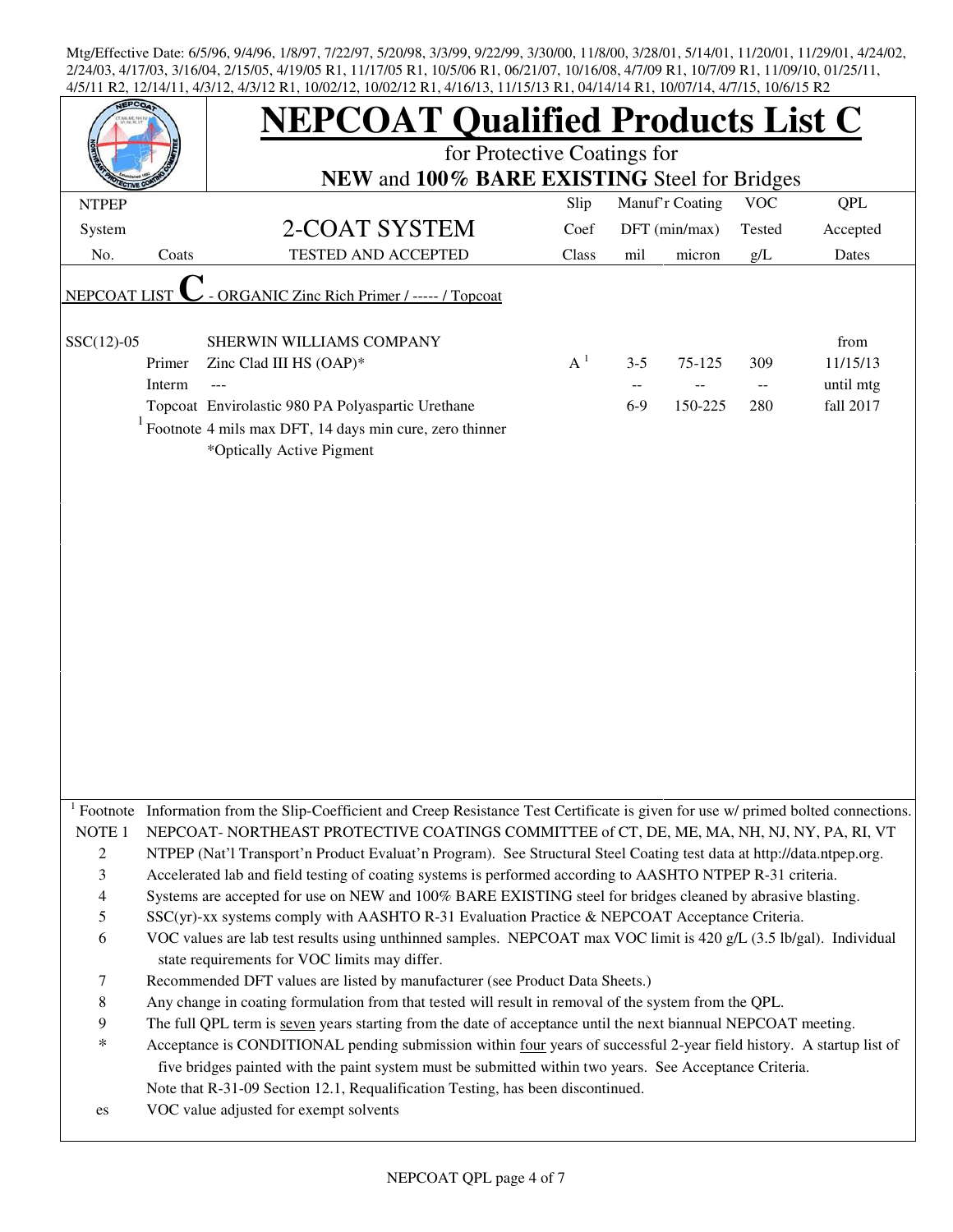|                                                                                                              |       | <b>NEPCOAT Qualified Products List D</b><br>for Protective Coatings for<br>NEW and 100% BARE EXISTING Steel for Bridges                                                                                                                                                                                                                                                                                                                                                                                                                                                                                                                                                                                                                                                                                                                                                                                                                                                                                                                                                                                                                                                                                                                                                                                                                                                                                                                                                                                                                     |       |                 |            |            |  |  |  |  |
|--------------------------------------------------------------------------------------------------------------|-------|---------------------------------------------------------------------------------------------------------------------------------------------------------------------------------------------------------------------------------------------------------------------------------------------------------------------------------------------------------------------------------------------------------------------------------------------------------------------------------------------------------------------------------------------------------------------------------------------------------------------------------------------------------------------------------------------------------------------------------------------------------------------------------------------------------------------------------------------------------------------------------------------------------------------------------------------------------------------------------------------------------------------------------------------------------------------------------------------------------------------------------------------------------------------------------------------------------------------------------------------------------------------------------------------------------------------------------------------------------------------------------------------------------------------------------------------------------------------------------------------------------------------------------------------|-------|-----------------|------------|------------|--|--|--|--|
| <b>NTPEP</b>                                                                                                 |       |                                                                                                                                                                                                                                                                                                                                                                                                                                                                                                                                                                                                                                                                                                                                                                                                                                                                                                                                                                                                                                                                                                                                                                                                                                                                                                                                                                                                                                                                                                                                             | Slip  | Manuf'r Coating | <b>VOC</b> | <b>QPL</b> |  |  |  |  |
| System                                                                                                       |       | 2-COAT SYSTEM                                                                                                                                                                                                                                                                                                                                                                                                                                                                                                                                                                                                                                                                                                                                                                                                                                                                                                                                                                                                                                                                                                                                                                                                                                                                                                                                                                                                                                                                                                                               | Coef  | DFT (min/max)   | Tested     | Accepted   |  |  |  |  |
| No.                                                                                                          | Coats | <b>TESTED AND ACCEPTED</b>                                                                                                                                                                                                                                                                                                                                                                                                                                                                                                                                                                                                                                                                                                                                                                                                                                                                                                                                                                                                                                                                                                                                                                                                                                                                                                                                                                                                                                                                                                                  | Class | mil<br>micron   | g/L        | Dates      |  |  |  |  |
|                                                                                                              |       |                                                                                                                                                                                                                                                                                                                                                                                                                                                                                                                                                                                                                                                                                                                                                                                                                                                                                                                                                                                                                                                                                                                                                                                                                                                                                                                                                                                                                                                                                                                                             |       |                 |            |            |  |  |  |  |
| <b>NEPCOAT LIST</b>                                                                                          |       | - INORGANIC Zinc Rich Primer / ----- / Topcoat<br>[Blank]                                                                                                                                                                                                                                                                                                                                                                                                                                                                                                                                                                                                                                                                                                                                                                                                                                                                                                                                                                                                                                                                                                                                                                                                                                                                                                                                                                                                                                                                                   |       |                 |            |            |  |  |  |  |
|                                                                                                              |       |                                                                                                                                                                                                                                                                                                                                                                                                                                                                                                                                                                                                                                                                                                                                                                                                                                                                                                                                                                                                                                                                                                                                                                                                                                                                                                                                                                                                                                                                                                                                             |       |                 |            |            |  |  |  |  |
| NOTE <sub>1</sub><br>$\mathbf{2}$<br>3<br>$\overline{4}$<br>5<br>6<br>$\tau$<br>$\,8\,$<br>9<br>$\ast$<br>es |       | Footnote Information from the Slip-Coefficient and Creep Resistance Test Certificate is given for use w/ primed bolted connections.<br>NEPCOAT-NORTHEAST PROTECTIVE COATINGS COMMITTEE of CT, DE, ME, MA, NH, NJ, NY, PA, RI, VT<br>NTPEP (Nat'l Transport'n Product Evaluat'n Program). See Structural Steel Coating test data at http://data.ntpep.org.<br>Accelerated lab and field testing of coating systems is performed according to AASHTO NTPEP R-31 criteria.<br>Systems are accepted for use on NEW and 100% BARE EXISTING steel for bridges cleaned by abrasive blasting.<br>$SSC(yr)$ -xx systems comply with AASHTO R-31 Evaluation Practice & NEPCOAT Acceptance Criteria.<br>VOC values are lab test results using unthinned samples. NEPCOAT max VOC limit is 420 g/L (3.5 lb/gal). Individual<br>state requirements for VOC limits may differ.<br>Recommended DFT values are listed by manufacturer (see Product Data Sheets.)<br>Any change in coating formulation from that tested will result in removal of the system from the QPL.<br>The full QPL term is seven years starting from the date of acceptance until the next biannual NEPCOAT meeting.<br>Acceptance is CONDITIONAL pending submission within four years of successful 2-year field history. A startup list of<br>five bridges painted with the paint system must be submitted within two years. See Acceptance Criteria.<br>Note that R-31-09 Section 12.1, Requalification Testing, has been discontinued.<br>VOC value adjusted for exempt solvents |       |                 |            |            |  |  |  |  |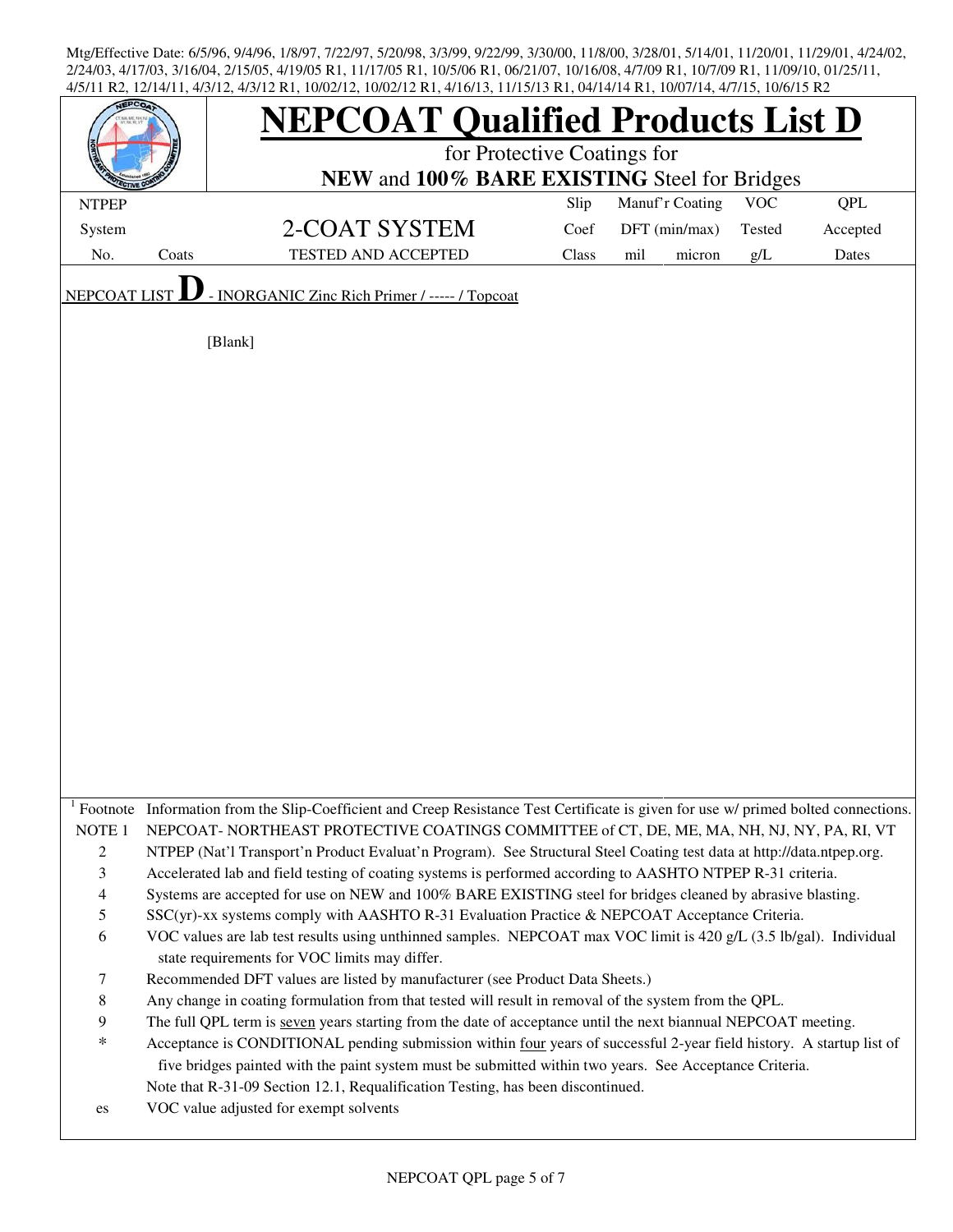

AASHTO R31-Testing Standard & NEPCOAT Acceptance Criteria (3/16/04, 2/15/05, 10/16/08, 4/7/09, 10/12/11)

## **\* \* \* PERFORM ALL REQUIRED TESTS FOR EACH COATING SYSTEM. \* \* \***

### **TEST NO. 1 - SLIP COEFFICIENT -** Perform Slip Co test on the same primer batch used for the other tests.

 **-** The Slip Co test results may be applied to more than one system provided all Primer samples come from the same container.

| <u>Primer</u> | (min.)                                                                                         |
|---------------|------------------------------------------------------------------------------------------------|
|               | Acceptance criteria: Required to have Class B Slip coefficient min. 0.5                        |
|               | Acceptance criteria: None. Report results only. Class B Slip Co. recommended but not required. |

### **TEST NO. 2 - SALT FOG RESISTANCE (ASTM B117)**

| Delamination      | Acceptance criteria: no delamination allowed            |       |                                                                  |                |                     |                     |       |                       |
|-------------------|---------------------------------------------------------|-------|------------------------------------------------------------------|----------------|---------------------|---------------------|-------|-----------------------|
| Rust / Blistering | Acceptance criteria (max.):                             |       |                                                                  |                |                     |                     |       |                       |
|                   | //-------------------- RUST CRITERIA ----------------// |       |                                                                  |                |                     |                     |       | -- BLISTER CRITERIA-- |
| Primer            | <b>System</b>                                           | @ Hrs | $\frac{max\,creep}{ave\,creep}$ % length $\frac{in\,scri}{size}$ |                |                     |                     | @ Hrs | Convers'n $#$         |
| IOZ               | $P-I-T$                                                 | 5000  | 4 mm                                                             | $2 \text{ mm}$ | not req'd not req'd |                     | 4000  |                       |
| OΖ                | $P-I-T$                                                 | 5000  | 8 mm                                                             | $4 \text{ mm}$ |                     | not req'd not req'd | 4000  |                       |
|                   |                                                         |       |                                                                  |                |                     |                     |       |                       |

### **TEST NO. 3 - CYCLIC WEATHERING RESISTANCE (ASTM D5894)**

| Delamination             | Acceptance criteria: no delamination allowed           |       |                                                      |                |  |                     |       |                       |
|--------------------------|--------------------------------------------------------|-------|------------------------------------------------------|----------------|--|---------------------|-------|-----------------------|
| Rust / Blistering        | Acceptance criteria (max.):                            |       |                                                      |                |  |                     |       |                       |
|                          | //------------------- RUST CRITERIA ----------------// |       |                                                      |                |  |                     |       | -- BLISTER CRITERIA-- |
| Primer                   | <b>System</b>                                          | @ Hrs | $\frac{max\,creep\,ave\,creep\,% \,length\,in\,scr}$ |                |  |                     | @ Hrs | Convers'n $#$         |
| IOZ                      | $P-I-T$                                                | 5040  | 4 mm                                                 | $2 \text{ mm}$ |  | not req'd not req'd | 4032  | 9                     |
| OΖ                       | $P-I-T$                                                | 5040  | $8 \text{ mm}$                                       | $4 \text{ mm}$ |  | not req'd not req'd | 4032  | 8                     |
| GLOSS value              | Acceptance criteria:                                   |       | Report results only                                  |                |  |                     |       |                       |
| GLOSS % Retent'n         | Acceptance criteria:                                   |       | Report results only                                  |                |  |                     |       |                       |
| COLOR Change, $\Delta$ e | Acceptance criteria:                                   |       | Report results only                                  |                |  |                     |       |                       |

### **TEST NO. 4 - ABRASION RESISTANCE (ASTM D4060) – NOT REQUIRED**

| Weight Loss | Acceptance criteria: | Test discontinued |
|-------------|----------------------|-------------------|
| Wear Index  | Acceptance criteria: | Test discontinued |

### **TEST NO. 5 - ADHESION (ASTM D4541)**

 Pull-Off Strength Acceptance criteria (min.) for both primer and PIT panels: IOZ 2.4 MPa (350 psi) OZ 4.1 MPa (600 psi)

### **TEST NO. 6 - FREEZE THAW STABILITY**

Pull-Off Strength Acceptance criteria: achieve min. Test 5 req'd PIT adhesion results and fall within 60% of Test 5 values

(continued)